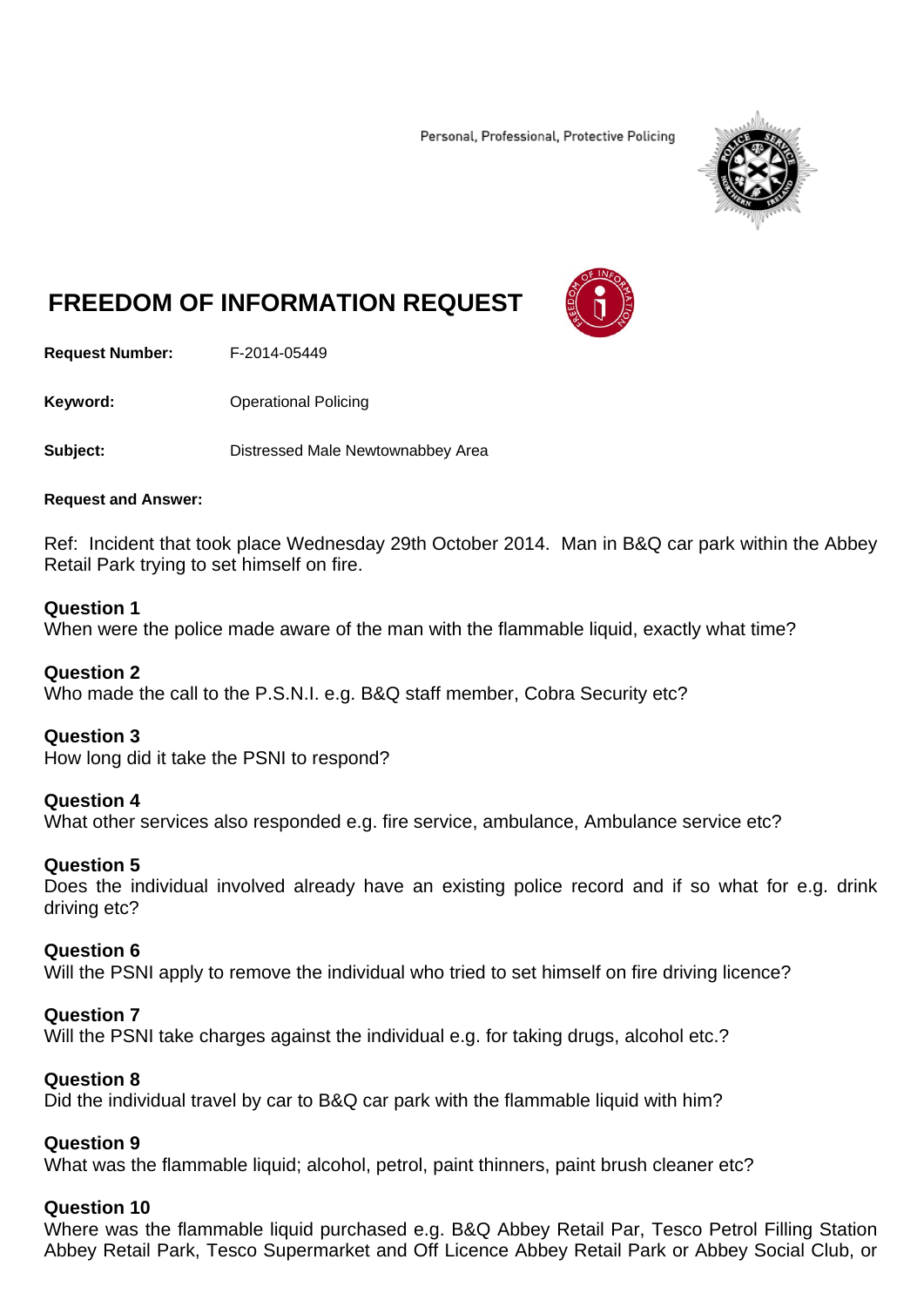# LIDL Supermarket or Off Licence Church Road?

# **Question 11**

How many charges are the PSNI going to take against this individual? Please also name them.

## **Question 12**

Does the individual have a criminal record in his country of birth and also any other country in the world?

## **Question 13**

Does the individual live in the Newtownabbey D.C.U. area? Has Newtownabbey PSNI had contact with him before for ant-social behaviour etc?

## **Question 14**

What is the name of the solicitor and the firm representing the individual who put the flammable liquid over himself?

## **Question 15**

What is the name of the Doctor who is representing the individual?

# **Question 16**

What is the age and nationality of the individual?

#### **Question 17**

Is there a European Arrest warrant out for the individual for any crime?

#### **Question 18**

Did the PSNI check that the individual is not wanted by any police force in the world e.g. America?

#### **Question 19**

Did the PSNI check to see if the individual has a computer or access to one and had threatened to pour flammable liquid over himself and what else was on it?

#### **Question 20**

Does the individual work with vulnerable people or children?

#### **Question 21**

Is the PSNI the only body making charges against the individual?

#### **Question 22**

Did the owners of the Abbey Retail Park or B&Q ask charges to be taken against the individual?

#### **Question 23**

Is the individual a member of any illegal organisation?

## **Question 24**

Did the PSNI collect CCTV images from the Abbey Retail Park to use as evidential evidence? If not why not?

#### **Question 25**

Did the PSNI collect CCTV images from the Newtownabbey Borough Council camera on the Church Road? If not why not?

# **Question 26**

When will the individual appear before any court?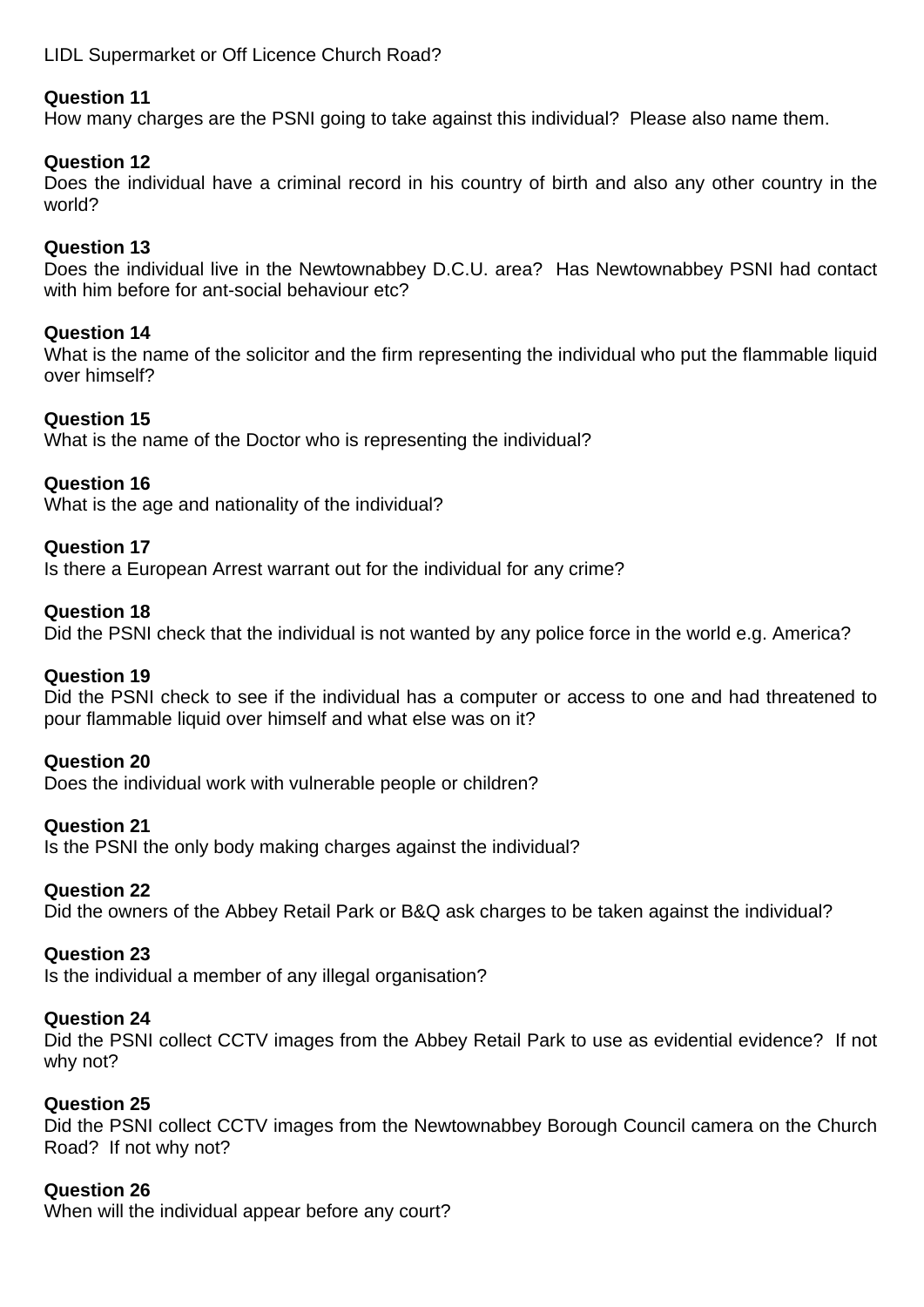# **Answer**

I am writing to confirm that the Police Service of Northern Ireland has now completed its search for the information.

I have today decided to:

- disclose information in response to questions 1, 3 and 4 in full;
- fully exempt information in response to questions 2, 5, 6, 7, 8, 9, 10, 11, 12, 13, 14, 15, 16, 17, 18, 19, 20, 21, 22, 23, 24, 25 and 26 pursuant to the provisions of Section 40 of the Act.

# **Question 1**

When were the police made aware of the man with the flammable liquid, exactly what time?

## **Answer**

19:29:25

# **Question 3**

How long did it take the PSNI to respond?

# **Answer**

2 minutes.

# **Question 4**

What other services also responded e.g. fire service, ambulance, Ambulance service etc?

## **Answer**

Northern Ireland Ambulance service and Northern Ireland Fire and Rescue Service were also in attendance.

# **Questions 2, 5, 6, 7, 8, 9,10,11,12,13,14,15,16,17,18,19, 20, 21, 22, 23, 24, 25 and 26**

# **Answer**

Section 17(1) of the Freedom of Information Act 2000 requires the Police Service of Northern Ireland, when refusing to provide such information (because the information is exempt) to provide you the applicant with a notice which:

- (a) states that fact,
- (b) specifies the exemption in question and
- (c) states (if not otherwise apparent) why the exemption applies.

The exemption is listed below:

Section 40  $(2)(a)(b)$  by virtue of Section  $40(3)(a)(i)$  – Personal Information

When a request is received by PSNI under the Freedom of Information Act, we must consider if the information can be released to the public at large.

Section 40 Personal information is an absolute exemption which means there is no requirement on the Public Authority to consider whether there is a public interest in disclosure. This is so because personal data is governed by other law (The Data Protection Act 1998).

# Personal information – Section 40

The information withheld by PSNI relates to individuals who we consider could be identified from that information. This information identifying them constitutes their 'personal data'. We have therefore considered whether the disclosure of this personal data is subject to the exemption at section 40(2) of the Freedom of Information Act 2000 (by virtue of s40 (3)(a)(i)). If the disclosure of the personal